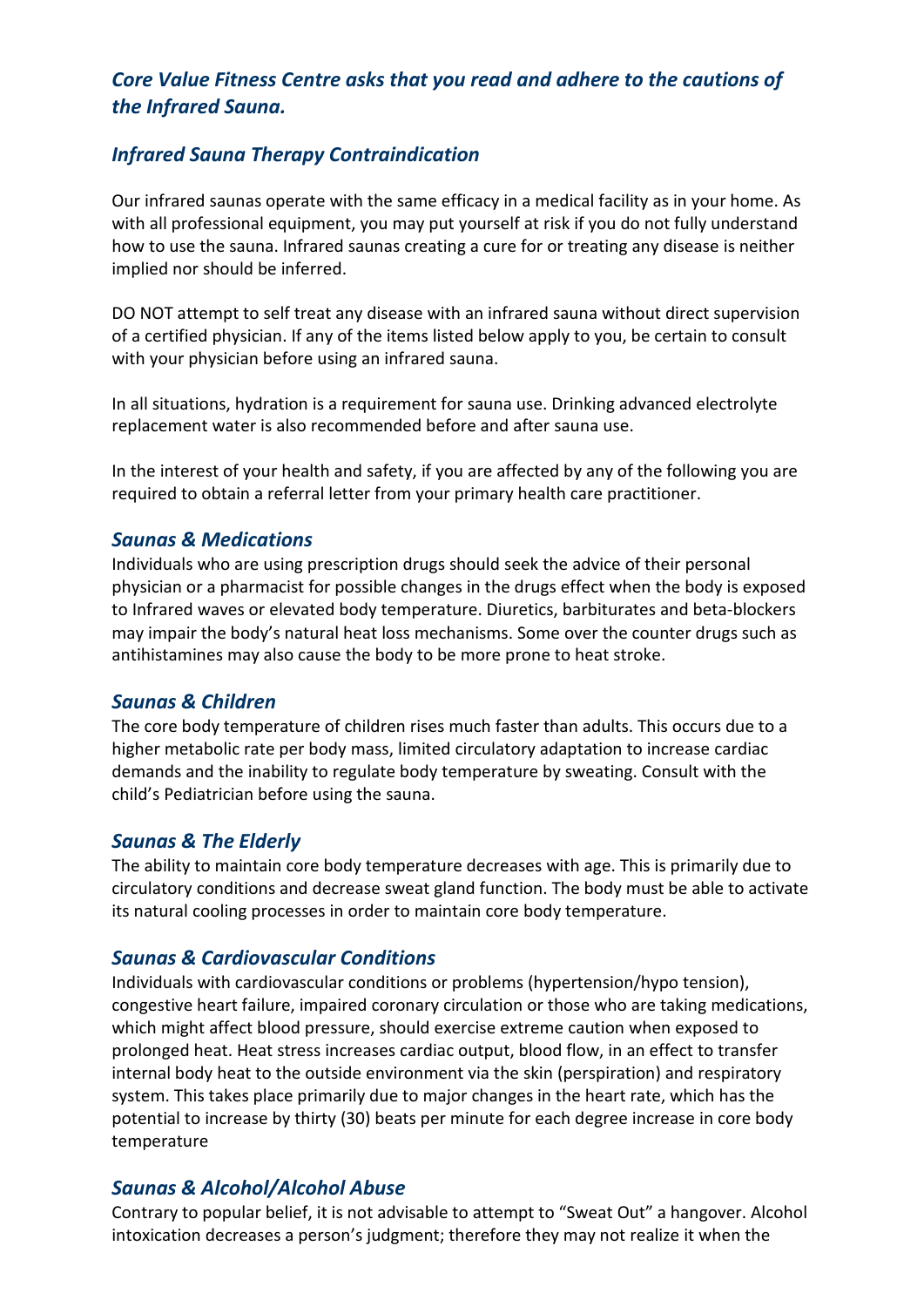body has a negative reaction to high heat. Alcohol also increases the heart rate, which may be further increased by heat stress.

# *Saunas & Chronic Condition / Diseases Associated With A Reduced Ability To Sweat or Perspire*

Multiple Sclerosis, Central Nervous System Tumors and Diabetes with Neuropathy are conditions that are associated with impaired sweating.

### *Saunas & Hemophiliacs / Individuals Prone To Bleeding*

The use of Infrared saunas should be avoided by anyone who is predisposed to bleeding.

### *Saunas & Fever*

An individual that has a fever should not use the Solo® or any other type of sauna.

#### *Saunas & Insensitivity To Heat*

An individual that has insensitivity to heat should not use the Solo® or any other type of sauna.

#### *Saunas & Pregnancy*

Pregnant women should consult a physician before using the Solo® or any other type of sauna because fetal damage can occur with a certain elevated body temperature.

#### *Saunas & Menstruation*

Heating of the low back area of women during menstrual period may temporarily increase their menstrual flow. Some women endure this process to gain the pain relief commonly associated with their cycle whereas others simply choose to avoid saunas during that time of the month.

### *Saunas & Joint Injury*

If you have a recent (acute) joint injury, it should not be heated for the first 48 hours after an injury or until the hot and swollen symptoms subside. If you have a joint or joints that are chronically hot and swollen, these joints may respond poorly to vigorous heating of any kind. Vigorous heating is strictly contra-indicated in cases of enclosed infections be they dental, in joints or in any other tissues.

#### *Saunas & Implants*

Metal pins, rods, artificial joints or any other surgical implants generally reflect infrared waves and thus are not heated by this system, nevertheless you should consult your surgeon prior to using an Infrared Sauna. Certainly, the usage of an Infrared Sauna must be discontinued if you experience pain near any such implants. Silicone does absorb Infrared energy. Implanted silicone or silicone prostheses for nose or ear replacement may be warmed by the Infrared waves. Since silicone melts at over 200C (392F), it should not be adversely affected by the usage of Infrared saunas. It is still advised that you check with your surgeon and possibly a representative from the implant manufacturer to be certain.

## *Saunas & Pacemaker / Defibrillator*

The magnets used to assemble our saunas can interrupt the pacing and inhibit the output of pacemakers. Please discuss with your doctor the possible risks this may cause.